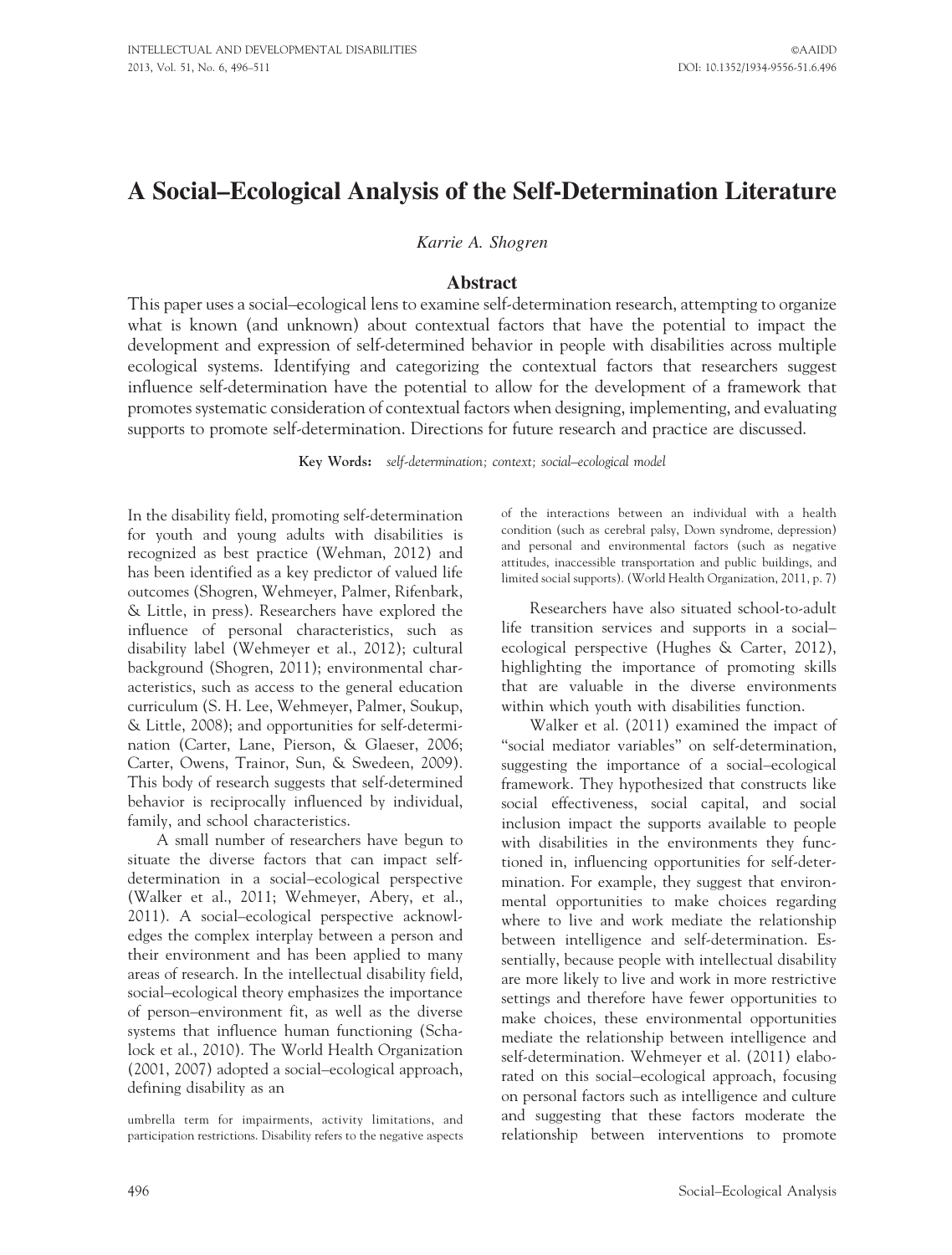self-determination and outcomes and must be systematically considered in the design and implementation of interventions. Other research has focused on specific personal and environmental factors that impact relative levels of self-determination. For example, Shogren et al. (2007) explored the effects of several personal and environmental factors on student's self-reported self-determination levels, finding a complex interplay between selfdetermination, student characteristics, and school program characteristics.

The benefits of a social–ecological approach to understanding the experiences and outcomes of people with intellectual disability are numerous, including the possibility of an integrative framework for thinking about the diverse contextual factors that influence the attainment of valued outcomes, including self-determination. Shogren, Luckasson, and Schalock (in press) define context as ''a concept that integrates the totality of circumstances that comprise the milieu of human life and human functioning.'' They elaborate that

as an independent variable, context includes personal and environmental characteristics that are not usually manipulated such as age, language, culture and ethnicity, gender and family. As an intervening variable, context includes organizations, systems, and societal policies and practices that can be manipulated to enhance functioning. (Shogren et al. (2011), in press)

This definition suggests that there are multiple levels of influence, and to best understand the relationship between these factors and valued outcomes, such as self-determination, the development of a systematic framework for understanding the totality of circumstances that exert an influence must be undertaken.

Bronfenbrenner's (1979) ecological theory is often used to operationalize the diverse contexts that influence the functioning of individuals with intellectual disability (cf. Schalock et al., 2010). Bronfenbrenner describes several interrelated systems that influence human functioning, with the individual at the center and the systems that shape the individual's experiences moving out from the center. These systems include (a) the microsystem (i.e., the immediate social setting, including the person, family, and social networks), (b) the mesosystem (i.e., the school and community environment that influence the individual), and (c) the macrosystem (i.e., the overarching patterns of culture and society). It is also asserted that the various systems change and interact in diverse ways over time (chronosystem).

The purpose of this paper is to use a social– ecological lens to analyze self-determination research, attempting to organize what is known (and unknown) about contextual factors that have the potential to impact the development and expression of self-determined behavior in youth and young adults with disabilities across the systems identified by Bronfenbrenner (1979). Identifying and categorizing the contextual factors that researchers suggest influence self-determination has the potential to allow for the development of a framework that promotes systematic consideration of contextual factors when designing, implementing, and evaluating supports to promote selfdetermination. Research has consistently suggested that despite the importance placed on self-determination in policy and research, there are significant gaps in the degree to which practitioners implement strategies to support self-determination that meet the needs of individuals and their families. Understanding individual, family, social network, school, community, and societal factors that have the potential to influence self-determination can further our understanding the complexity of promoting valued outcomes, such as selfdetermination, and facilitate the identification of pathways for addressing this complexity in research, policy, and practice, something that has been missing from the literature to date.

## Contextual Factors

In the following sections, we highlight contextual factors that have been identified in the selfdetermination literature as potentially influencing the development and expression of self-determination in people with disabilities across the microsystem, mesosystem, macrosystem, and chronosystem. Because the majority of the literature has focused on transition-age youth with disabilities, contextual factors (e.g., the school context) relevant to this population will be emphasized.

## Microsystem

Individual factors. In self-determination research, individual factors have received significant attention and have been explored both as an independent variable in analyses of individuals' relative levels of self-determination and as a moderating variable in the analysis of the impact of interventions to promote self-determination. One of the most frequently cited factors is disability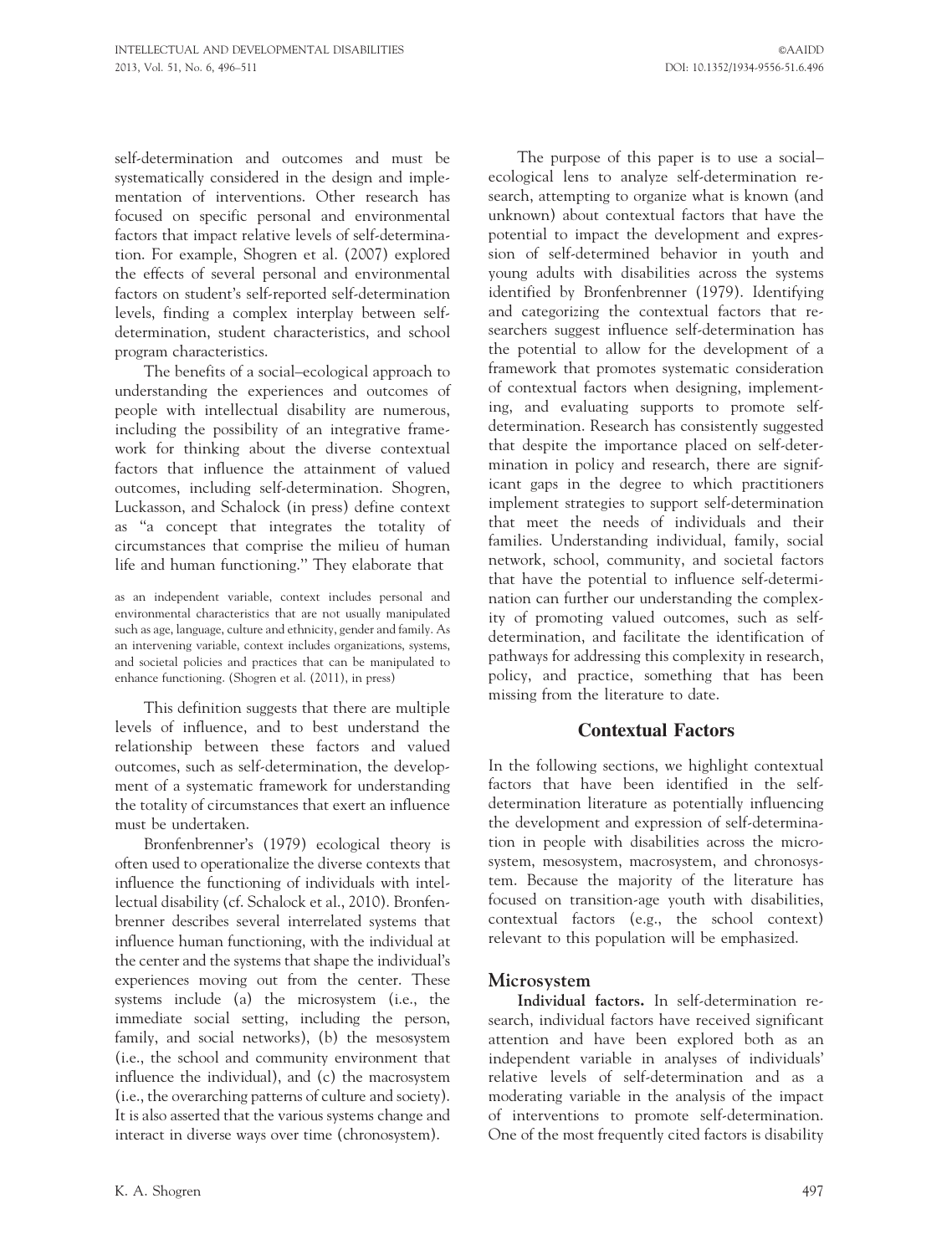label, although a smaller subset of literature has explored other characteristics including age, gender, race/ethnicity, and culture.

Disability label. One of the most consistently analyzed variables in the self-determination literature is disability label (Agran, Hong, & Blankenship, 2007; Carter et al., 2006; Shogren, Palmer, Wehmeyer, Williams-Diehm, & Little, 2012; Shogren et al., 2007; Wehmeyer, Palmer, Shogren, Williams-Diehm, & Soukup, 2013; Wehmeyer et al., 2012). Researchers have established that disability label influences relative levels of selfdetermination. In several studies researchers have found that that students with lower levels of cognitive capacity tend to report lower levels of self-determination (Shogren et al., 2007; Wehmeyer et al., 2012). Other researchers have reported differences between students with differing disability characteristics (e.g., emotional disturbance and learning disabilities; Carter et al., 2006), and still others have suggested the need to attend to specific support needs associated with different disabilities, including visual impairments (Agran et al., 2007) and autism (Wehmeyer, Shogren, Zager, Smith, & Simpson, 2010). In a recent study, Shogren, Kennedy, Dowsett, and Little (in press) examined the relative levels of three of the four essential characteristics of selfdetermination (i.e., autonomy, psychological empowerment, self-realization) using data from the National Longitudinal Transition Study-2 in students across the 12 disability categories recognized under the Individuals with Disabilities Education Act (i.e., autism, deaf-blindness, emotional disturbance, hearing impairment, intellectual disability, learning disability, multiple disabilities, orthopedic impairment, other health impairment, speech and language impairment, traumatic brain injury, and visual impairment) finding significant variability within and across disability groups, suggesting that while disability influences self-determination, other factors also exert a significant influence. The researchers suggested that looking at one factor (e.g., disability label) in isolation may mask the broader set of factors that reciprocally influence self-determination.

Age. Researchers have repeatedly identified self-determination as a developmental construct, suggesting that the skills and attitudes associated with self-determination develop over time as children and youth have opportunities to learn and apply these skills and develop attitudes associated with self-determination. Therefore, selfdetermination looks different over time, and different supports are needed over time to support the development of self-determination. Researchers have identified strategies, for example, that can be used in early childhood to support the development of early skills associated with self-determination (Erwin et al., 2009; Erwin & Brown, 2000; Shogren & Turnbull, 2006). Researchers have also found that students show differences in their relative levels of self-determination across the middle and high school years (Y. Lee et al., 2012), with younger students showing lower relative levels of self-determination.

Gender. Although gender has been examined less frequently, researchers have suggested that gender is an important variable to consider when examining self-determination, although research findings are mixed on the specific relationship between gender and self-determination, suggesting an interactive effect of gender and the other factors discussed throughout this section. For example, Shogren et al. (2007) found female adolescents with disabilities from the United States had higher levels of self-determination than males, while Nota, Ferrari, Soresi, and Wehmeyer (2007), when working with Italian adolescents with disabilities, found males had higher levels of self-determination.

Race/ethnicity. Several researchers have suggested that race/ethnicity may influence selfdetermination. For example, Leake and Boone (2007) used focus groups to get the perspectives of Black, Asian, Filipino, Hawaiian, Hispanic, Pacific Islander, and White students, teachers, and parents about self-determination and identified subtle differences across racial and ethnic groups, particularly related to reported responsibility to families influencing the expression of self-determined behavior. Trainor (2005) reported similar findings for Black, Hispanic, and White youth, but also reported that there was limited congruence between student's self-reported goals and the goals targeted in their school-based transition plan. Shogren (2012) examined the perspective of Hispanic mothers, who suggested that it was not as simple as understanding race/ethnicity when attempting to understand differences in self-determined behavior and instead suggested focus be placed on each family's unique definition of selfdetermined behavior. Shogren, Kennedy, Dowsett, Garnier-Villarreal, and Little (in press) empirically examined the relative self-determination of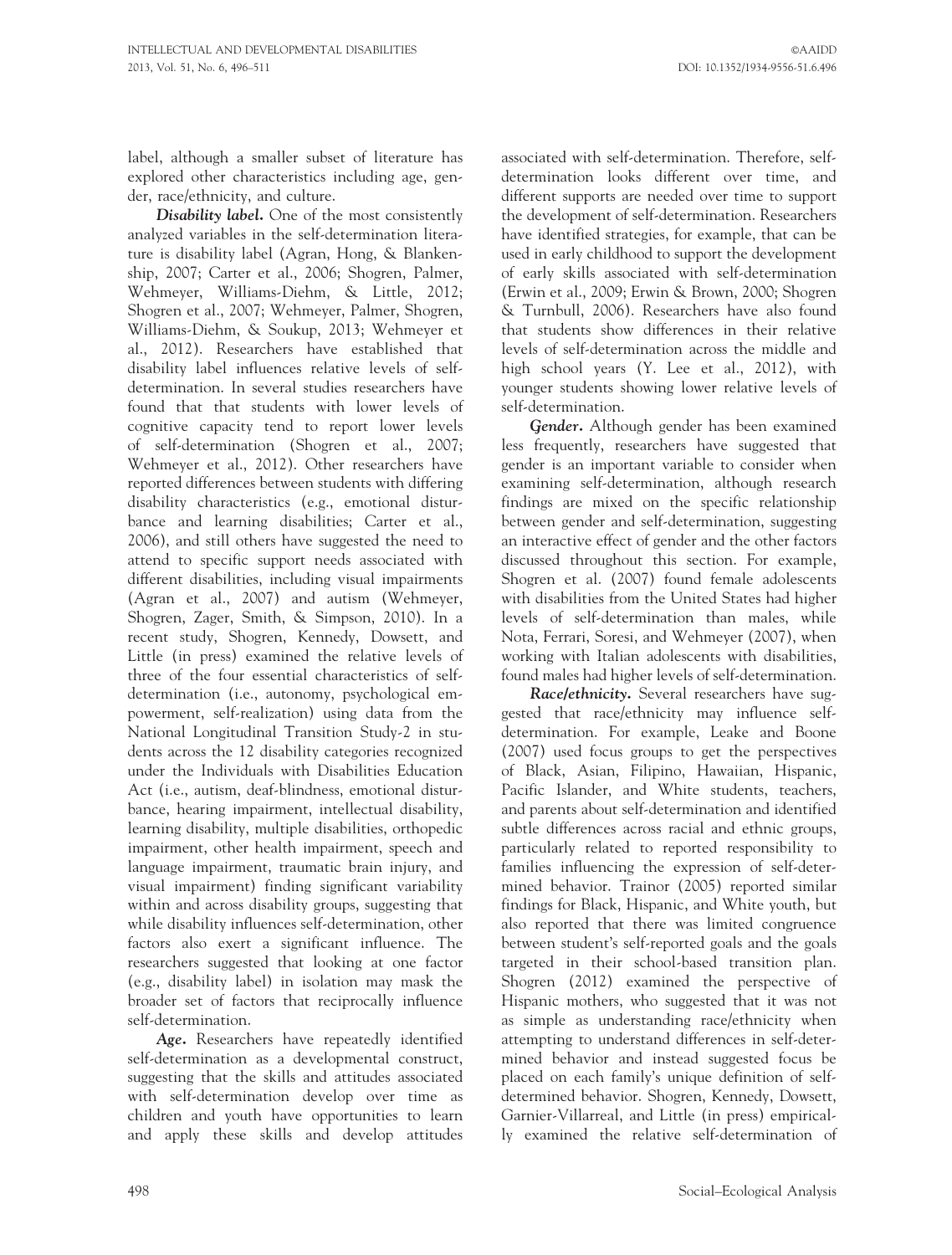Hispanic, African American, and White youth on three of the four essential characteristics of selfdetermination using data from the National Longitudinal Transition Study-2, and found that Hispanic youth tended to score lower than African American or White youth in autonomy, selfrealization, and psychological empowerment, although these differences were not significant in all disability groups recognized under the Individuals with Disabilities Education Act.

Culture. Each of the individual level factors described above (in addition to others) can be thought of as defining one's personal culture (Trainor, Lindstrom, Simon-Burroughs, Martin, & Sorrells, 2008). Increasingly it is recognized that culture is not the same as categorical labels (e.g., White, Hispanic, African American), but instead is shaped by multiple factors, including gender, disability, race/ethnicity, language, and socioeconomic background, each of which has the potential to influence self-determination. Researchers have explored multiple cultural factors, ultimately suggesting the importance of a ''flexible self-determination perspective'' (Shogren, 2011, p. 123) that seeks to use an understanding of each of these factors in considering the development of selfdetermination, opportunities to promote it, and supports to enable its expression.

Family factors. In addition to individual-level factors, family factors also have been shown to influence self-determination. Researchers have examined the influence of family beliefs on the expression of self-determined behavior in the home. Zhang (2005) surveyed parents and analyzed differences in the degree to which families reported promoting self-determination in the home and found that there were differences based on race/ ethnicity, socioeconomic status, and disability status. For example, parents of children without disabilities were more likely to promote selfdetermination in the home, as were parents with higher levels of education. Parents from Western cultures were more likely to emphasize independence than parents from non-Western cultures. Carter, Trainor, Owens, Sweden, and Sun (2010) found that parents tended to report that their children's capacity for self-determination was lower than reported by the youth themselves or their teachers. For students with intellectual and developmental disabilities, Carter et al. (2011) found that parents tended to report that self-determination skills were important, but that their children

engaged in relatively few of the self-determination skills in the home. Leake and Boone (2007) found that parents valued self-determination for their children but sometimes operationalized it differently than their children or the school system. Shogren (2012) found that Hispanic mothers engaged in a number of activities in the home to promote selfdetermination skills, ranging from choice making to goal setting to self-advocacy, but that parents tended to engage in activities very differently than schools. Further, parents did not feel their efforts to promote self-determination within their cultural framework were supported by the school or the disability service system.

Few empirical studies have examined strategies to support parents to teach and create opportunities for self-determination skills in the home, despite the common statement that supporting self-determination across the home and school environment is critical. For example, Field and Hoffman (1999) argued that family involvement is necessary to support students with more intensive support needs to learn self-determination skills. S. H. Lee, Palmer, Turnbull, and Wehmeyer (2006) introduced a model, the Self-Determined Learning Model of Support, to facilitate home-school connections around promoting self-determination, supporting families to reinforce at home what teachers are teaching at school. Abery et al. (1994) developed a self-determination family education curriculum. However, limited empirical research has examined the efficacy of such curricula or approaches to supporting families to promote selfdetermination in the home and to collaborate with teachers to coordinate home-school self-determination activities.

Social networks. In addition to individual and family-level factors, another factor that influences the development and expression of self-determination is the social networks available to and influencing youth with disabilities. Social networks are influenced by the social skills of both youth with disabilities and their peers, the relationships formed between students with disabilities and their peers, and the degree to these relationships are leveraged to promote positive outcomes. Researchers have found a relationship between self-determination and social skills. For example, Nota et al. (2007) found social skills were related to relative selfdetermination status. Walker et al. (2011) emphasized the importance of bonding social capital (affiliation with others with similar psychosocial characteristics) and bridging social capital (affiliating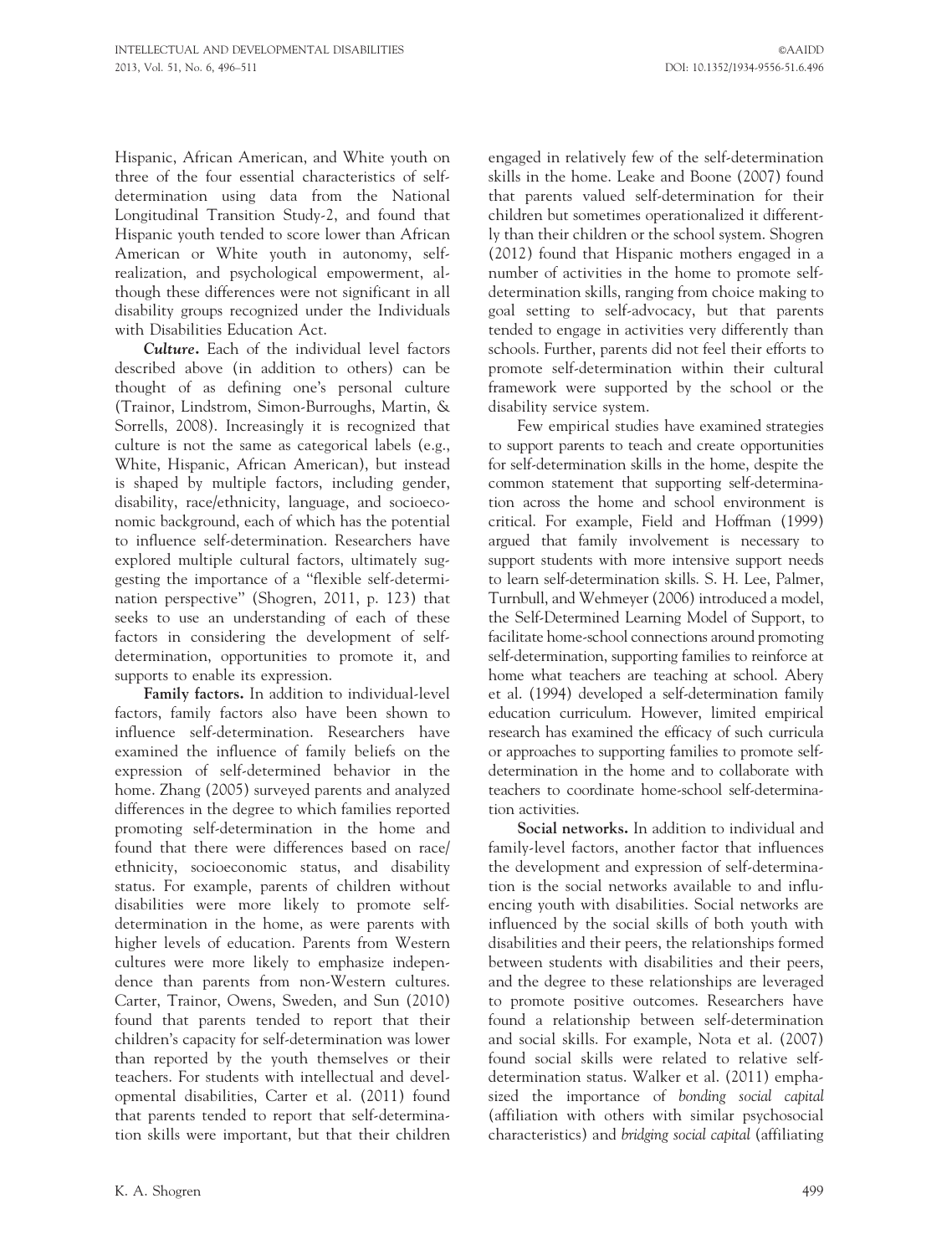with others those with different characteristics) to enhancing the self-determination of individuals with disabilities, arguing social capital can mediate student-level characteristics that introduce additional support needs.

Researchers have used peers during the process of teaching self-determination skills. For example, Gilberts Agran, Hughes, & Wehmeyer (2001) used peers to support students with severe disabilities to self-monitor their behavior in general education classroom settings. Hughes et al. (2000) taught students with severe disabilities self-determination skills that enabled them to initiate social interactions with their peers. Clearly, involving social networks in efforts to promote self-determination has potential benefits for all individuals, particularly as researchers have asserted that self-determination has relevance for all youth, not just youth with disabilities (Shogren, Lopez, Wehmeyer, Little, & Pressgrove, 2006).

## Mesosystem

Individual, family, and social network factors exert a significant influence on self-determination, but these factors are not experienced in a vacuum. They operate within a broader system, the mesosystem that encompasses the interaction between individual, family, and social network factors and the characteristics and culture of the systems that provide support. Most salient for youth and young adults with disabilities are (a) school systems, (b) disability support systems, and (c) community supports. In this section we will describe what research has suggested about relevant factors in each of these domains.

School factors. The degree to which schools facilitate or introduce barriers to self-determination activities can significantly impact the degree to which youth with disabilities develop self-determination. Even with the significant attention directed to the importance of self-determination over the last 20 years in policy and research, barriers remain to the implementation of strategies in educational systems that enable youth to exit high school as self-determined young people. Several factors associated with the school context have been identified in the literature as facilitators of and barriers to self-determination.

Teacher characteristics. Researchers have identified a lack of pre- and in-service teacher training (Mason, Field, & Sawilowsky, 2004; Wehmeyer, Agran, & Hughes, 2000) as well as competing demands for instructional time (Eisenman & Chamberlin, 2001) as major factors that impact the capacity of teachers to teach selfdetermination skills as well as the opportunities they create for students to apply these skills. But even when schools do implement activities to promote self-determination, researchers have found significant disconnects between activities that are implemented by schools and youth and family perceptions of meaningful self-determination activities (Shogren, 2012; Trainor, 2005). This body of research suggests clear teacher and school influences on the opportunities youth have for the development of self-determination.

School program characteristics. Researchers have consistently suggested a relationship between self-determination, inclusion, and access to the general education curriculum (S. H. Lee et al., 2008; Shogren, Palmer, et al., 2012; Shogren et al., 2007; Zhang, 2001). For example, Shogren et al. (2007) found that inclusive experiences predict relative levels of self-determination, although Zhang (2001) found there may be more support for self-determination instruction in segregated classrooms. Other researchers have found that access to the general education curriculum is related to self-determination (S. H. Lee et al., 2008; Shogren, Palmer, et al., 2012). But there are still questions left to be answered. We do not know if inclusion and access predict self-determination or if self-determination predicts inclusion and access. Either way, we do know that self-determination is associated with specific classroom and instructional experiences, emphasizing the importance of teaching self-determination skills and creating opportunities for students to frequently use these skills in supportive environments characterized by high expectations.

Opportunities for self-determination. The degree to which students have opportunities to express their self-determination skills is also important. For example, researchers have consistently found that attending one's individualized education program (IEP) meeting does not predict self-determination but that taking on leadership roles (e.g., introducing self, stating goals, etc.) in IEP meetings does predict self-determination (Shogren, Wehmeyer, Palmer, & Paek, in press; Shogren et al., 2007). The implementation of instruction to promote leadership in IEP meetings has been shown to increase student self-determination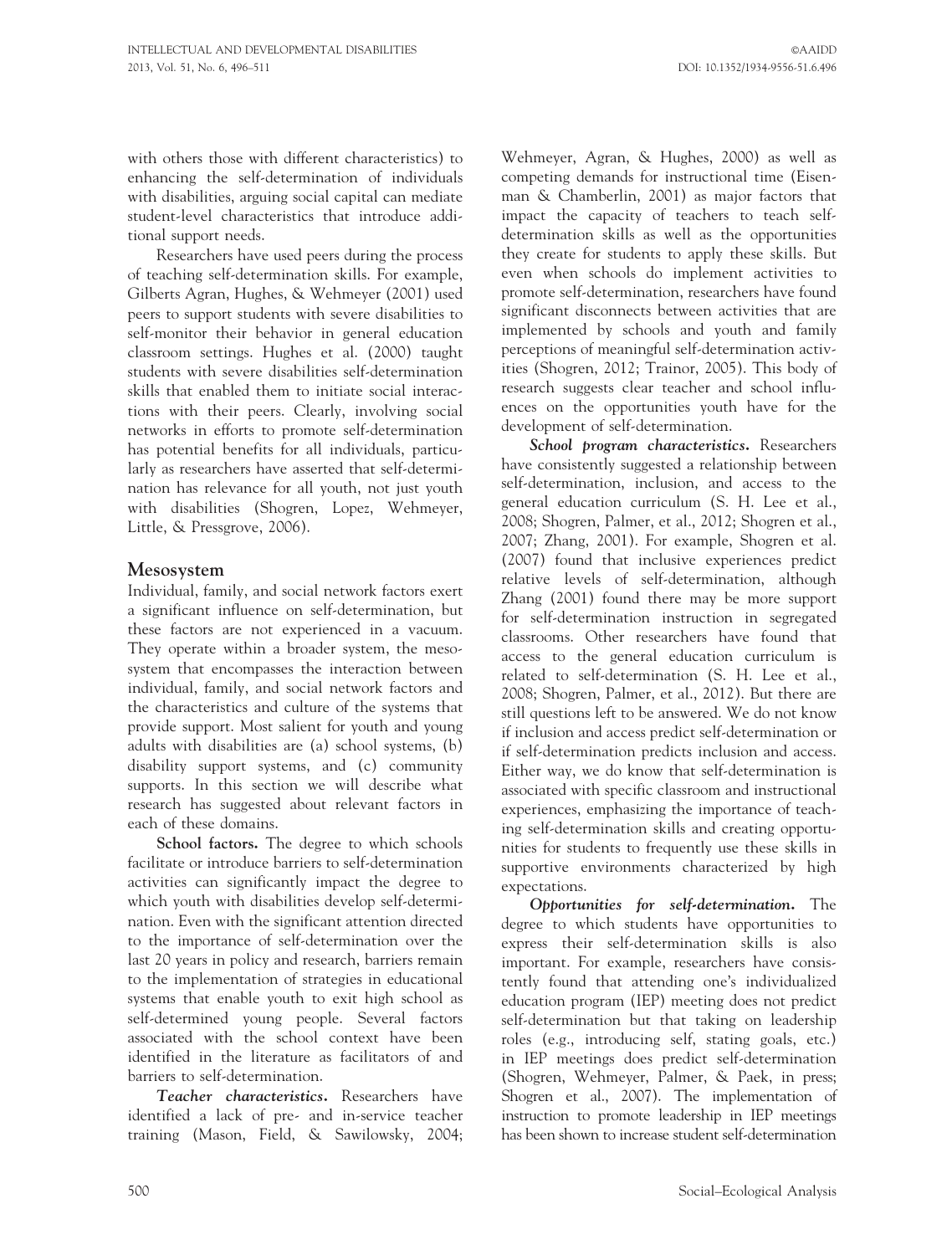(Wehmeyer, Palmer, Lee, Williams-Diehm, & Shogren, 2011) and research has shown that professionals view student's self-determination capacity higher when they lead their own meetings (Branding, Bates, & Miner, 2009).

Disability support system factors. As youth prepare for the transition to adult life, other disability service systems take on an increasingly important role. Collaboration across systems has been identified as a critical feature of transition planning (Noonan, Morningstar, & Erickson, 2008; Wehman, 2012), and the degree to which selfdetermination is supported by these other systems will influence adult outcomes. For example, researchers have consistently shown that adults with intellectual disability are able to exercise more selfdetermination when they have access to community-based living and working environments (Stancliffe, 2001; Stancliffe, Abery, & Smith, 2000; Wehmeyer & Bolding, 1999, 2001); however, the availability of supports in community environments is not available to all individuals with disabilities, as highlighted by Walker et al. (2011). Further, the degree to which systems like vocational rehabilitation support self-determination in the employment process varies significantly (Agran, Storey, & Krupp, 2010).

Community factors. Outside of disability specific services and supports, the supports available within communities for people with and without disabilities can significantly impact self-determination. For example, Balcazar et al. (2012) developed a program to support positive transition outcomes for youth with disabilities from low-income communities, and one key feature was promoting community engagement in the process of supporting transition. The researchers found that students who participated in the program were significantly more likely to enroll in postsecondary education. Other researchers have suggested the critical importance of employer support to enable youth and young adults to use self-determination skills, such as self-management systems, to experience employment success (Irvine & Lupart, 2008). Still others have suggested the importance of educating and involving community members, such as Chambers of Commerce and employer networks to create communities that are supportive of selfdetermination and community employment for youth and young adults with disabilities (Carter, Trainor, et al., 2009). Beyond employment, participation in recreational and leisure pursuits is a key part of life for many individuals with and without disabilities. Datillo and Rusch (2012) developed a problem solving strategy to enable individuals with disabilities to make choices about leisure activities and address barriers they may encounter in accessing community-based leisure activities.

#### Macrosystem

Bronfenbrenner (2005) describes the macrosystem as the ''generalized patterns'' (p. 54) of the broader social structures and cultural factors that influence social structures and activities at the meso- and microsystem levels. Behaviors of individuals, social networks, and organizations are all embedded in the larger culture of society and this larger culture exerts an indirect influence on individual and organizational-level factors. Although research has not directly addressed the relevance of factors at this level of the ecological system to selfdetermination specifically, research and scholarships in other areas related suggests the potential relevance of two societal level factors to selfdetermination: (a) cultural norms and beliefs and (b) public policy.

Cultural norms and beliefs. Researchers have suggested that cultural beliefs about disability can shape the experience of people with disabilities, which likely impacts their self-determination. For example, Carter, Trainor, et al. (2009) examined perceptions of members of community employment networks, including Chamber of Commerce members. They found that community members were significantly less likely to rate an employment activity as ''feasible'' if ''youth with disabilities'' were referenced as opposed to simply ''youth'' (p. 148). Such attitudes may directly and indirectly impact the employment opportunities available to youth with disabilities. Researchers have also found that youth without disabilities are often not aware of the stigma that pejorative terms (such as the rword) carry and the marginalizing impact that such words can have (Siperstein, Pociask, & Collins, 2010).

Public policy. Researchers have also suggested that public policy is a macrosystem level factor that can exert a significant influence on the experiences of people with disabilities. Shogren et al. (2009) suggest that there is an interactive relationship between public policy and practice. When policies are developed that promote valued outcomes, such as self-determination, practice is shaped by these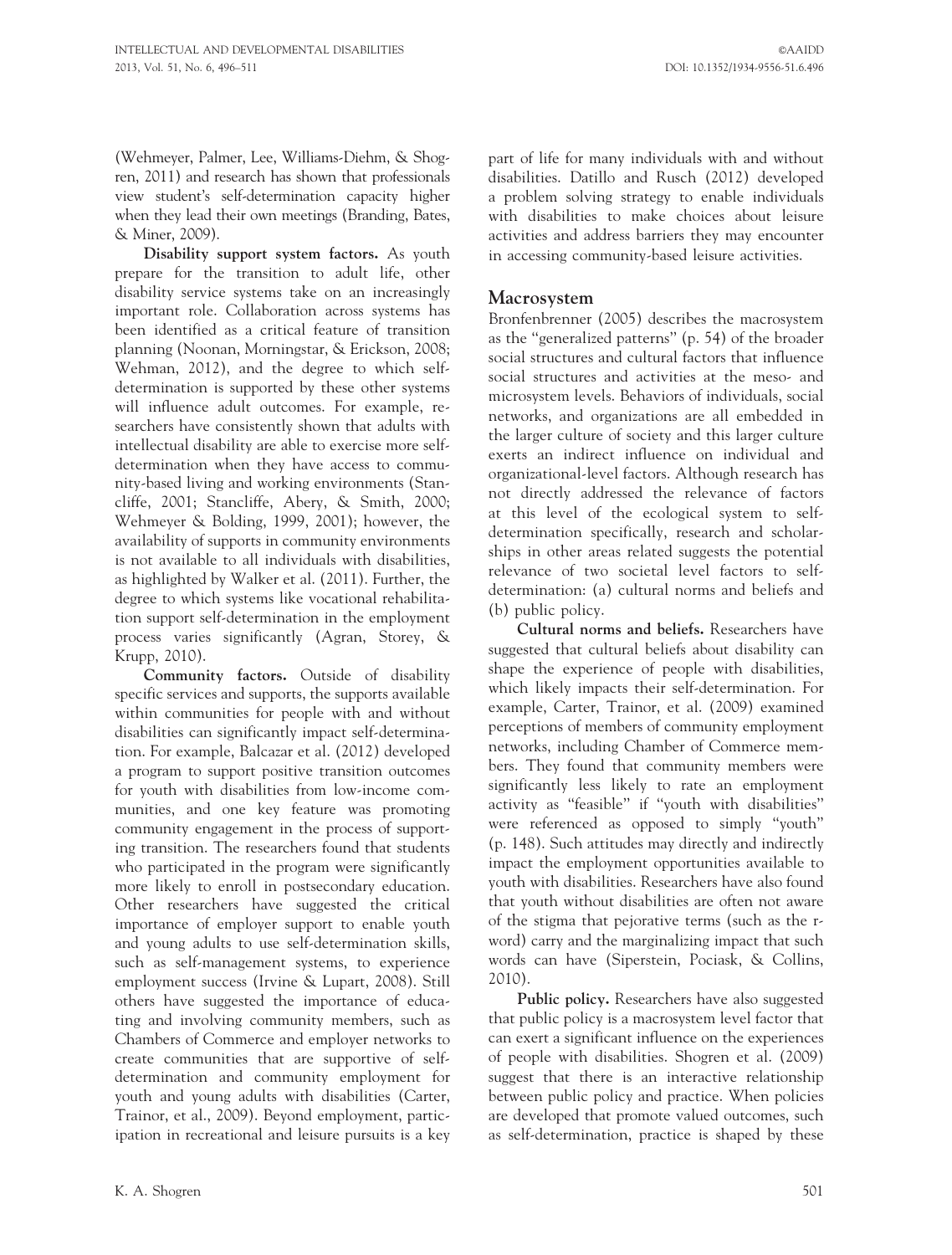policies and future policies are shaped by the outcomes of these practices. For example, the introduction of Medicaid policies supportive of self-direction that enable individuals with disabilities and their families to direct the hiring of staff and/or the managing of personalized budgets have created significant opportunities for individual choice and personal self-determination in home and community based services (HCBS; O'Keeffe et al., 2009). These policies have been driven by increasing demands for community-based services and potential cost savings of consumer direction (Heller & Caldwell, 2005). The translation of these policies to practice, however, remains a work in progress as variability in HCBS programs from state to state introduce significant discrepancies in the experiences of people with disabilities and their families. Consumer direction requires significant systems change as well as attitudinal changes in the people that work in those systems—essentially change across multiple ecological systems. However, research has suggested that when consumer direction is implemented people with disabilities and their families have more positive health, social, and economic outcomes (Caldwell, 2006). This suggests that when policy is enacted that promotes self-determination and other desired individual and family outcomes, practices may be implemented, over time, that are more likely to lead to desired outcomes.

# Chronosystem

Finally, ecological systems theory acknowledges that change occurs over time in the individual and the environment. For example, family structure and functions may change over time (Turnbull, Turnbull, Erwin, Soodak, & Shogren, 2010), and new frameworks for delivering supports and services, such as the supports paradigm (Thompson et al., 2009), emerge. Each of these changes becomes part of the ecological system that impacts self-determination. Awareness of these factors can assist researchers and practitioners in understanding the cultural variables that shape the experiences of people with disabilities and society.

## **Discussion**

In the previous sections, the impact of multiple individual, family, social network, school, community, and societal factors on the development and expression of self-determination were described. To date the majority of empirical research has focused on exploring microsystem level factors, specifically individual-level factors such as disability label as an independent and moderating variable. However, when the literature is examined comprehensively, it becomes clear that a complex array of factors across multiple ecological systems impacts the development and expression of self-determination. This comprehensive perspective, however, is lacking from the majority of research in the field, particularly research examining the impact of interventions to promote self-determination which tend to focus on a limited and narrow array of contextual factors when examining efficacy and effectiveness. In the following sections, I describe potential implications of broadening this perspective and situating self-determination research in a social–ecological perspective driven by assessing and understanding context.

## Implications of Situating Self-Determination in a Social– Ecological Perspective

As mentioned in the Introduction, despite the acknowledged importance of self-determination to youth and adults with disabilities, there remain significant gaps in research and practice related to self-determination. One potential reason for these issues is the lack of systematic considerations of context in both research and practice. Specifically, in research, a narrow range of factors is typically considered when attempting to examine selfdetermination or interventions to promote selfdetermination, limiting our understanding of the range of contextual factors that actually impact the development of self-determination, the effectiveness of interventions to promote self-determination, and the factors that can be used to develop and implement meaningful supports for self-determination in schools and communities. For example, researchers may work in a classroom to test the efficacy of a curriculum or instructional practice to promote self-determination. They may look at the impact of certain student-level factors, such as disability label and age, but they may fail to examine teacher or administrator attitudes and the impact this has on the delivery of the intervention and its sustainability over time. They may also implement the intervention class wide, but fail to examine the impact of additional student-level factors, such as cultural factors, if results are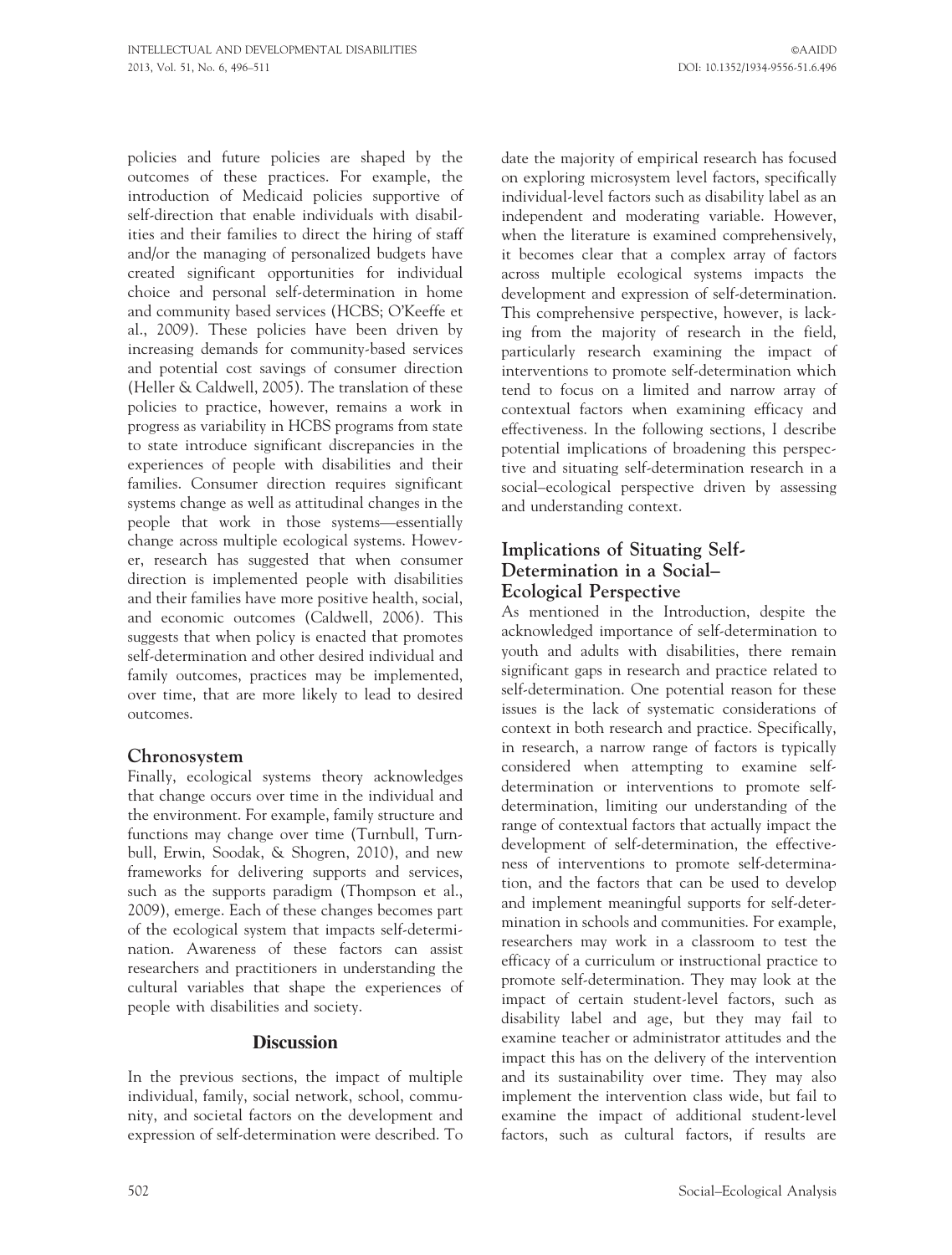aggregated at the classroom level, and the nesting of the data within students is not considered. This limited consideration of personal culture and school, community, and systems level factors in research then leads to the implementation of an intervention in practice that is described as research based, but not equipped to address the unique and individualized factors that impact each student, classroom, and school.

Situating self-determination within a social– ecological perspective affords an opportunity to bring increased attention to the person-environment interaction, specifically the complex interplay between micro, meso, and macrosystem level factors. It also highlights the importance of teaching skills at the student level and creating environmental opportunities for the expression of these skills at the school, community, and societal level. In Table 1, a framework for considering key contextual factors that impact self-determination at each level of the ecological system is described. This framework provides a starting point for thinking systematically about the diverse student, family, social network, school, and community factors reviewed in the previous sections. Future research is needed to further examine the impact of these factors in combination, as well as additional factors that impact variability in outcomes. Such research can lead to a cataloguing of the individual and ecological factors that potentially impact self-determination and interventions to promote its development, and the development of assessment strategies to effectively individualize interventions to various ecologies.

# Developing a Comprehensive System of Support for Self-Determination

In addition to bringing attention to the importance of concurrently teaching skills and promoting environment opportunities for self-determination, a social–ecological perspective highlights the importance of building a comprehensive system of support for self-determination. Supports are defined as ''resources and strategies that aim to promote the development, education, interests and personal well-being of a person and that enhance individual functioning'' (Schalock et al., 2010, p. 105). Supports may include specific teaching strategies enabling individuals to learn goal setting or problem solving skills at the microsystem level, as well as parent education using culturally responsive strategies to promote self-determination in the

home. In building a comprehensive system of support, consideration must be given to supports needed across ecological systems. A system of support is defined as ''the planned and integrated use of individualized support strategies and resources that encompass the multiple aspects of human performance in multiple settings'' (Schalock et al., 2010, p. 224). In addition to microsystem level supports, systems of supports must also give attention to meso- and macrosystem level supports, including teacher and administrator training on self-determination and the use of community connectors who focus on identifying ways to engage and promote self-determination and active engagement in community issues amongst people with disabilities. Table 2 highlights potential strategies to support self-determination across the various levels of the ecological system. Critical to the implementation of these efforts to implement a social–ecological perspective will be thinking about supports across diverse ecologies simultaneously, and identifying the most salient factors to address to promote valued outcomes at each level of the ecology.

## Integrative Framework for Understanding, Assessing, and Incorporating Contextual Factors into Self-Determination Research, Policy, and Practice

Just as Shogren, Luckasson, and Schalock (in press) acknowledge, addressing contextual factors and bringing a social–ecological perspective into research and practice introduces significant complexity. An adoption of social–ecological perspective necessitates that a broad array of individual, family, social network, school, community, and societal factors be considered simultaneously, which has not been typical in research, policy, or practice in the disability field. A large body of literature suggests the complexity of attempting to coordinate supports across ecological systems, such as the individual, family, school, and adult service system for transition age youth (Noonan et al., 2008) as well as the issues encountered when attempting to engage in reciprocal research to practice or policy to practice (Cook & Odom, 2013; Meyer, Park, Grenot-Scheyer, Schwartz, & Harry, 1998; Snell, 2003). Much of complexity occurs because systems have emerged to serve siloed functions (e.g., families serve family-related needs, schools serve school-related needs, and disability service systems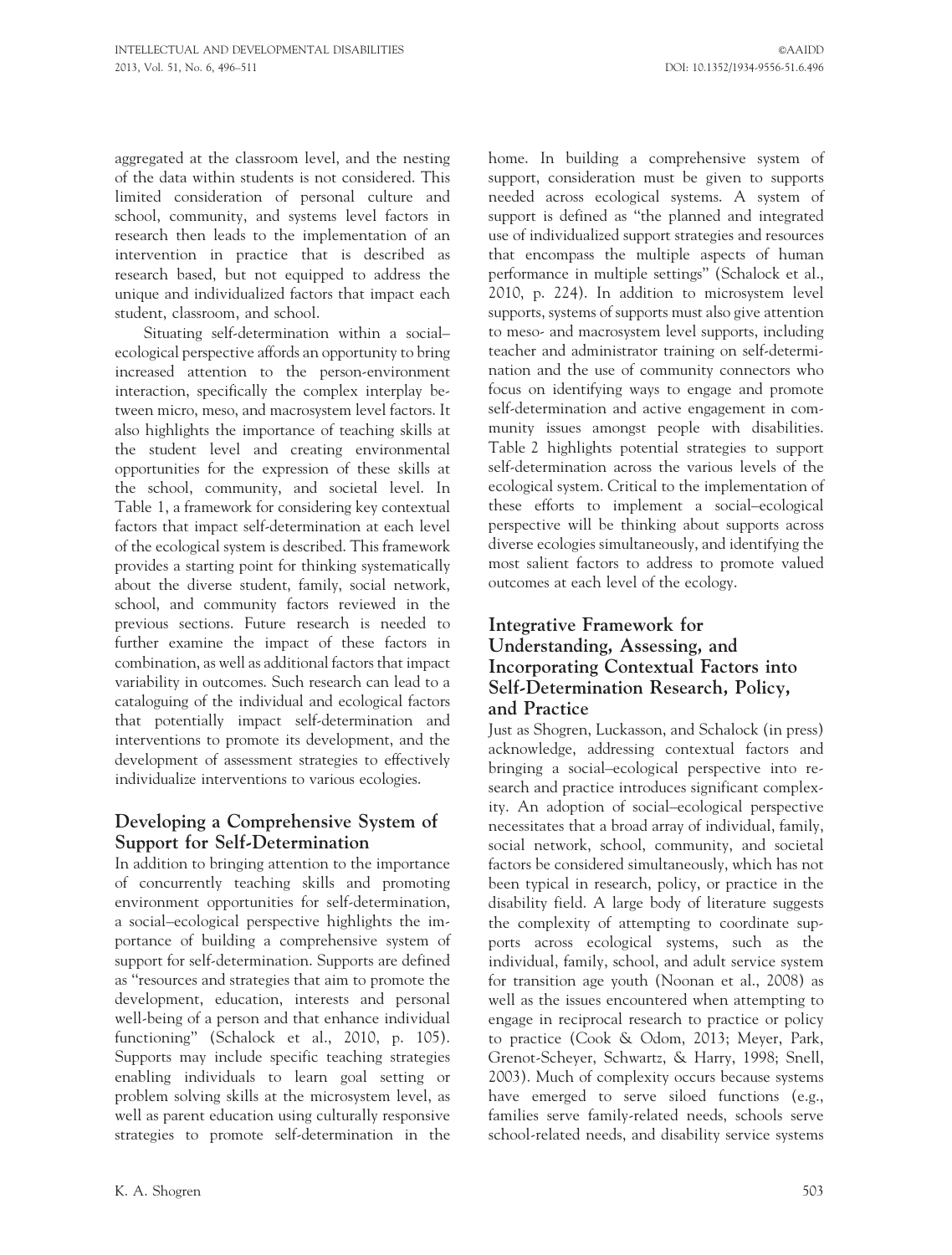|                                   | Key considerations                                                                                                                                                                                                                                                                                                                                                                                                                                                            |
|-----------------------------------|-------------------------------------------------------------------------------------------------------------------------------------------------------------------------------------------------------------------------------------------------------------------------------------------------------------------------------------------------------------------------------------------------------------------------------------------------------------------------------|
| Microsystem                       |                                                                                                                                                                                                                                                                                                                                                                                                                                                                               |
| Individual factors                |                                                                                                                                                                                                                                                                                                                                                                                                                                                                               |
| Disability                        | Research has consistently shown that disability label is related to self-<br>determination, but understanding support needs and personal goals may be just as<br>important.                                                                                                                                                                                                                                                                                                   |
| Age                               | Self-determination is a developmental construct, and appropriate instruction and<br>support strategies must be considered given the student's age and previous<br>experience with self-determination.                                                                                                                                                                                                                                                                         |
| Gender                            | Research is mixed on the impact of gender on self-determination, but gender<br>(particularly in some cultural contexts) may shape previous experiences and<br>expectations for self-determination.                                                                                                                                                                                                                                                                            |
| Race/ethnicity                    | Research has suggested that race/ethnicity influences relative self-determination<br>levels; however, as with the previous factors, race/ethnicity is only one element<br>of each individual's personal culture that shapes self-determination.                                                                                                                                                                                                                               |
| Culture                           | Each individual's personal culture is shaped by many factors, including disability,<br>age, gender, race/ethnicity. Issues related to socioeconomic status and living<br>environment are also often cited in models of personal culture (Trainor et al.,<br>2008). Considering the unique combination of student-level factors (as well as<br>family and community factors) will be important to understanding the influence<br>of culture on self-determination.             |
| Family factors                    | Parents often receive limited education or information on self-determination, how to<br>promote it, and what it can mean to their children. Parents' past experiences and<br>personal culture shape how they define and support self-determination.<br>Understanding these factors is critical to understanding the home environment<br>and building partnerships across home, school, and community settings.                                                                |
| Social networks                   | Self-determination is also important for peers without disabilities and other<br>members of the community. Contextualizing self-determination as an issue<br>relevant for all individuals may remove stigma, bring increased attention to skills<br>and attitudes that are meaningful for all individuals, and create natural<br>opportunities for peer support.                                                                                                              |
| Mesosystem                        |                                                                                                                                                                                                                                                                                                                                                                                                                                                                               |
| School factors                    |                                                                                                                                                                                                                                                                                                                                                                                                                                                                               |
| <b>Teacher</b><br>characteristics | Teachers in general and special education report a lack of pre- or in-service<br>preparation for addressing self-determination. Pre- and in-service preparation that<br>addresses teacher competencies as well as teacher attitudes toward self-<br>determination has been cited as an important facilitator and barrier to self-<br>determination (Thoma, Baker, & Saddler, 2002).                                                                                           |
| School program<br>characteristics | Relationships have been demonstrated between self-determination and<br>characteristics of school programs, specifically inclusive education opportunities,<br>access to the general education curriculum, and student involvement in transition<br>planning. Schools may differ, however, in their support for these efforts. Having<br>an impetus person is often necessary for the initiation of self-determination<br>activities in schools (Eisenman & Chamberlin, 2001). |

Table 1 A Framework for Considering Contextual Factors That Impact Self-Determination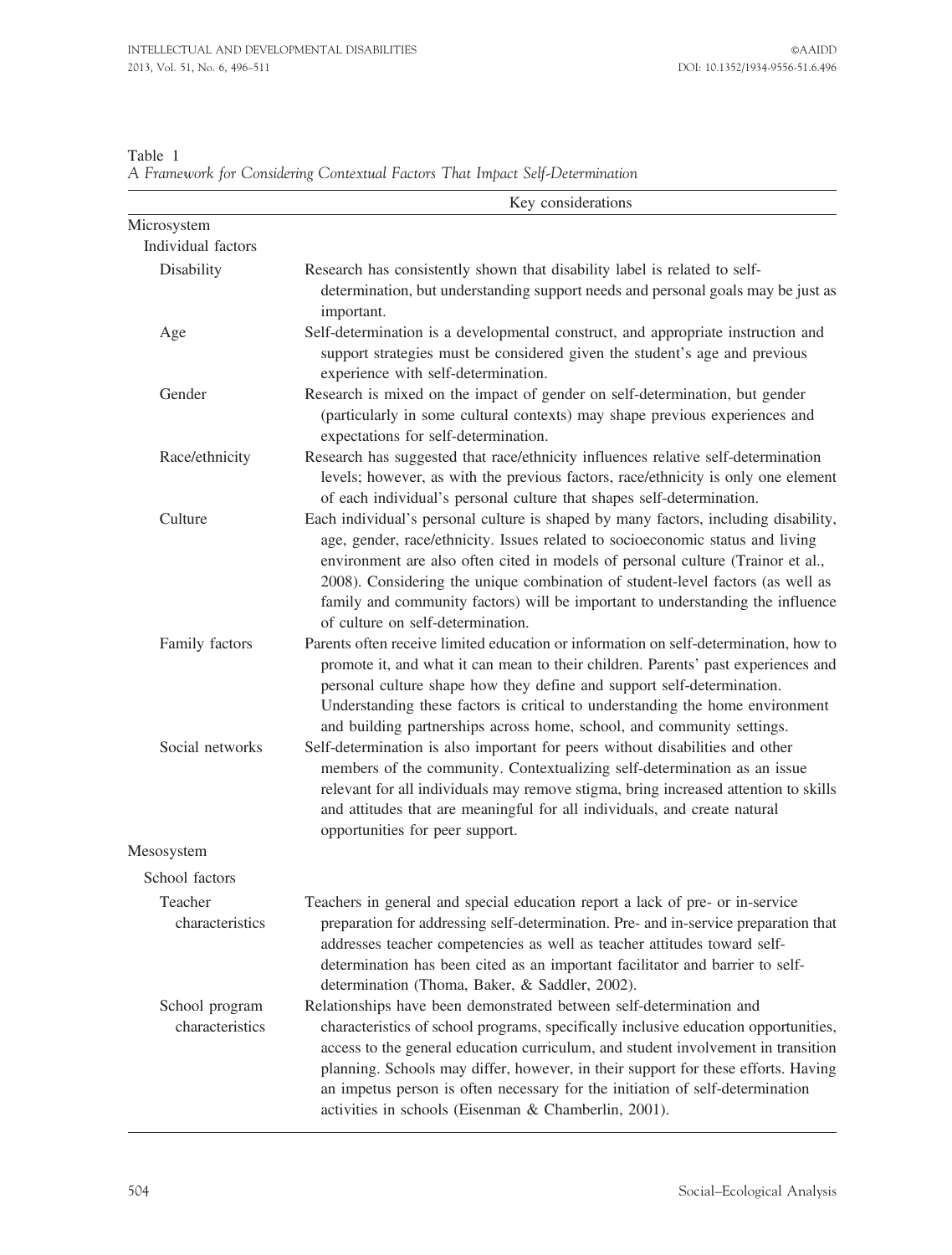| Table     |  |
|-----------|--|
| `ontinued |  |

|                                               | Key considerations                                                                                                                                                                                                                                                                                                                                                                                                       |
|-----------------------------------------------|--------------------------------------------------------------------------------------------------------------------------------------------------------------------------------------------------------------------------------------------------------------------------------------------------------------------------------------------------------------------------------------------------------------------------|
| Macrosystem                                   |                                                                                                                                                                                                                                                                                                                                                                                                                          |
| Other disability<br>service system<br>factors | As for schools, the skills and attitudes of support providers across disability service<br>systems are critical to the success of efforts to promote self-determination.<br>Research has shown that after exposure to individuals with disabilities using self-<br>determination skills, attitudes toward the possibility of self-determination for<br>individuals with disabilities can change (Branding et al., 2009). |
| Community factors                             | Community attitudes and support for the full inclusion of individuals with<br>disabilities can influence the opportunities available for individuals to be self-<br>determining and actively engage in their communities                                                                                                                                                                                                 |
| Macrosystem                                   |                                                                                                                                                                                                                                                                                                                                                                                                                          |
| Cultural norms and<br>beliefs                 | Cultural perceptions of disability, such as the degree to which a medical versus a<br>social-ecological perspective is adopted, can influence the outcomes of people<br>with disabilities.                                                                                                                                                                                                                               |
| Public policy                                 | Policies at the federal, state, and local level can influence opportunities and support<br>for self-determination. Policy "on the books" and policy "on the streets" can<br>differ significantly and must be examined (Stowe & Turnbull, 2001).                                                                                                                                                                          |
| Chronosystem                                  | Change occurs over time in research, policy and practice. Change can be both rapid<br>and slow and likely impacts different contexts in divergent ways over time.                                                                                                                                                                                                                                                        |

service post-school needs), which severely restricts communication within and across systems and acts to isolate individuals within each system. This is counter to a social–ecological approach which emphasizes the need to simultaneously consider and address individual, family, social network, school, community, and societal factors when building systems of supports for self-determination and valued outcomes. Systems must adapt to incorporate the social–ecological model of disability, including its focus on interactions between the person and the multiple environments they function in. But systems change, which involves changes in policies, practices, and attitudes, is a long, difficult, and complex process influenced by many personal and environmental factors. Participatory research and practice approaches must be adopted and issues related to sustainability and context validity must be addressed (Meyer et al., 1998). For example, there cannot be a one size fits all approach to understanding, assessing, and incorporating contextual factors in self-determination research, policy, and practice. Relevant stakeholders across ecological systems must develop strategies to assess themselves and examine what

policies and practices support and impede the achievement of self-determined lives. Stakeholders must also explore the models of disability they adopt and the impact of these models on supports for people with disabilities. Researchers, practitioners, and policy makers must shift their models of thinking and working, recognizing that the silos that often exist within and across research, policy, and practice must be torn down if an integrative social–ecological approach is to be actualized. However, such an approach is much more complex than simplistic siloed approaches and necessitates different research, policies, and practices as well as incentives to promote systems change.

Adopting an integrative framework for context provides a means to move beyond limited and simplistic approaches to addressing the influence of contextual factors on self-determination and instead to create systematic strategies that allow for the assessment and cataloguing of multiple factors that impact outcomes. It necessitates further attention be directed to parent support, peer support, teacher training, and societal awareness. It also necessitates considering how self-determination fits within other social–ecological approaches that are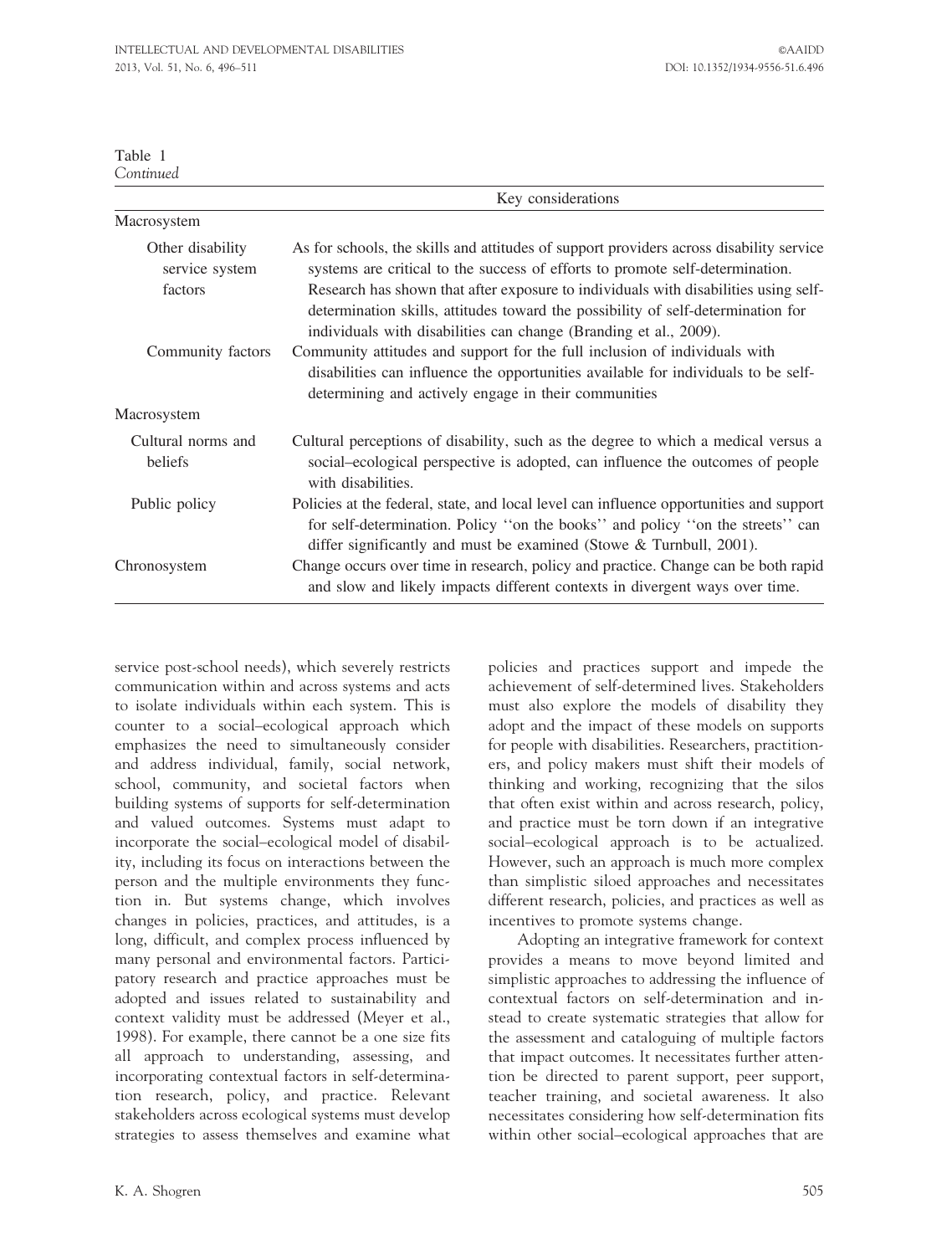Table 2

|  | Strategies to Promote Self-Determination Across the Various Levels of the Ecological System |  |  |  |  |
|--|---------------------------------------------------------------------------------------------|--|--|--|--|
|  |                                                                                             |  |  |  |  |

|                               | Strategy                                                                                                         |
|-------------------------------|------------------------------------------------------------------------------------------------------------------|
| Microsystem                   |                                                                                                                  |
| Student                       | Appropriate self-determination assessment                                                                        |
|                               | Self-determination interventions that are culturally responsive and of high quality                              |
|                               | Provide instruction, opportunities, and supports for self-determination concurrently                             |
| Family                        | Family support and education                                                                                     |
|                               | Family involvement in support planning                                                                           |
| Social network                | Peer support and education                                                                                       |
|                               | Peer involvement in self-determination interventions, opportunities, and supports                                |
| Mesosystem                    |                                                                                                                  |
| School                        | Teacher pre- and in-service training on self-determination and social ecological<br>perspective                  |
|                               | Teacher expectation raising activities                                                                           |
|                               | Administrator knowledge and support of self-determination                                                        |
|                               | Having an "impetus" person within a school to push self-determination activities                                 |
|                               | Embedding self-determination throughout the curriculum                                                           |
|                               | Creating multiple opportunities for self-determination across the school day and<br>throughout school activities |
| Other disability service      | Support provider training on self-determination and the social-ecological perspective                            |
| system                        | Support provider expectation raising activities                                                                  |
|                               | Self-determined planning and supports                                                                            |
|                               | Multiple opportunities for self-determination                                                                    |
| Community                     | Community education                                                                                              |
|                               | Community access                                                                                                 |
|                               | Community resources and supports                                                                                 |
|                               | Taking active steps to involve community leaders, employers, and recreation/leisure                              |
|                               | programs in efforts to promote self-determination                                                                |
| Macrosystem                   |                                                                                                                  |
| Cultural norms and<br>heliefs | Public education and awareness programs                                                                          |
| Public policy                 | Policy (and regulations) based on core concepts, including self-determination                                    |
|                               | Focus on alignment of policy "on the books" with policy "on the streets"                                         |
| Chronosystem                  | Recognition and celebration of positive changes                                                                  |
|                               | Using history to shape policy and practice changes                                                               |

increasingly being adopted in school and adult service systems, such as positive behavior supports and problem-solving response to intervention (RtI) models in the school context (Sailor, 2009; Sailor, Dunlop, Sugai, & Horner, 2009). For example, increased attention has been directed to a problemsolving approach to RtI that focuses on tiered supports and parent, school, and community partnerships to promote success (Sailor, 2009). Self-determination has yet to be systematically considered within these comprehensive school reform efforts, despite the fact that it is acknowledged as a valued outcome of education (Wehman, 2012). Further, flexible models of instruction, such as the Self-Determined Learning Model of Instruction (Wehmeyer, Palmer, Agran, Mithaug, & Martin, 2000) that can be overlaid on academic or transition-related instruction and have been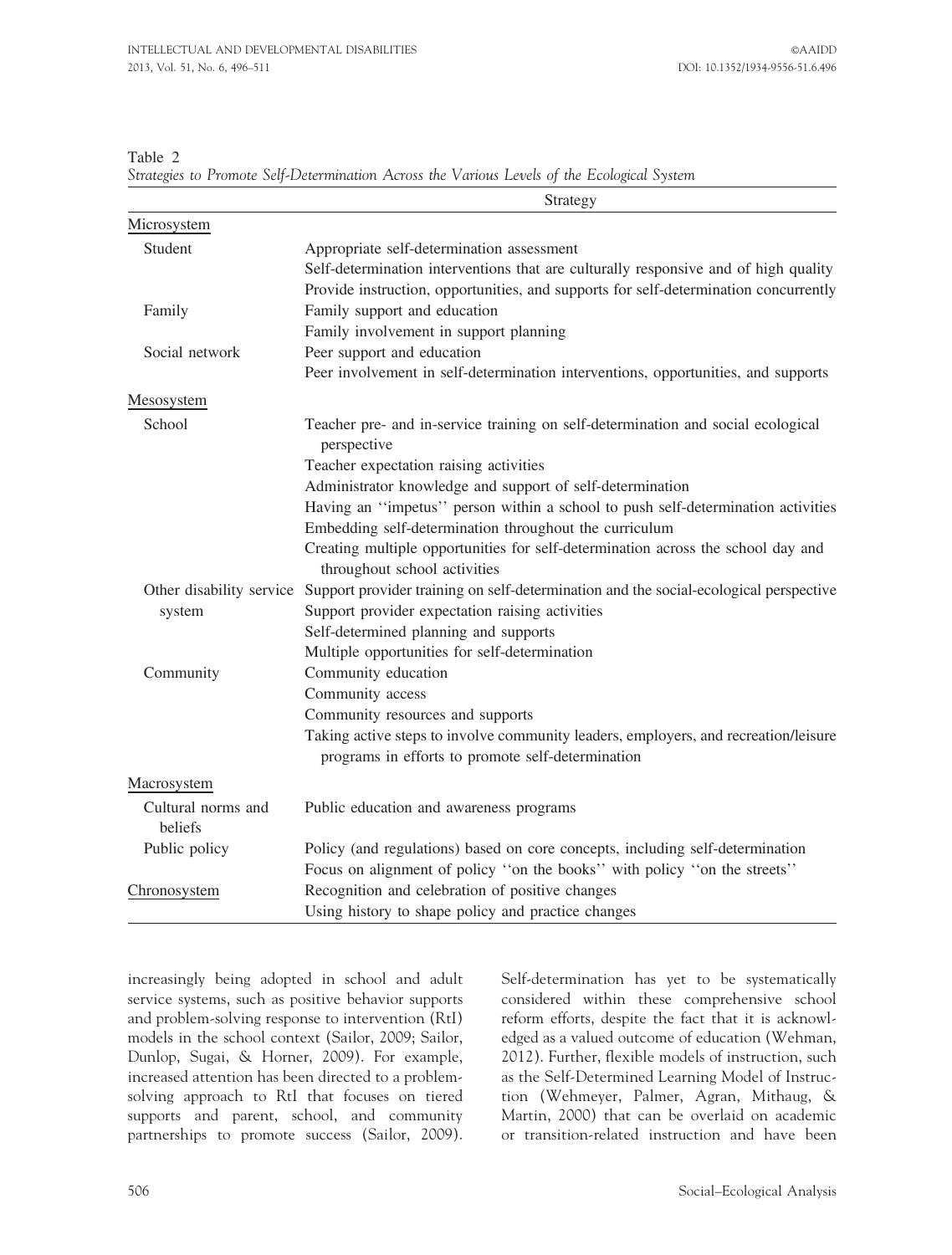shown to impact student academic and goal attainment outcomes (Shogren, Palmer, et al., 2012) have the potential to both enhance academic and transition-related outcomes within the context of a problem-solving RtI model. In the adult service context, the current focus on person-centered services and assessing and addressing support needs (Schalock, Gardner, & Bradley, 2007) necessitates a focus on self-determination; however, the systematization of this focus has remained limited. To promote valued outcomes including equality of opportunity, independent living, economic self-sufficiency, and community participation (Shogren & Turnbull, 2010) we must move from our traditional approaches of studying self-determination and its development in isolation and consider situating it within the larger context of system reform that is occurring in the chronosystem. As mentioned previously, assessment tools are needed to catalog the ecological contexts that influence self-determination and interventions need to be developed that can be tailored to the findings from ecological assessments. The social–ecological model and systematic frameworks for assessing and understanding context must be developed and taken seriously in research, policy, and practice.

#### References

- Abery, B. H., Eggebeen, A., Rudrud, L., Arndt, K., Tetu, L., Barosko, J., … Peterson, K. (1994). Self-determination for youth with disabilities: A family education curriculum. Minneapolis, MN: Institute on Community Integration, University of Minnesota.
- Agran, M., Hong, S., & Blankenship, K. (2007). Promoting the self-determination of students with visual impairments: Reducing the gap between knowledge and practice. Journal of Visual Impairment and Blindness, 101, 453– 464.
- Agran, M., Storey, K., & Krupp, M. (2010). Choosing and choice making are not the same: Asking ''what do you want for lunch?'' is not self-determination. Journal of Vocational Rehabilitation, 33(2), 77–88.
- Balcazar, F. E., Taylor-Ritzler, T., Dimpfl, S., Portillo-Peña, N., Guzman, A., Schiff, R., & Murvay, M. (2012). Improving the transition

outcomes of low-income minority youth with disabilities. Exceptionality, 20, 114–132. doi: 10.1080/09362835.2012.670599

- Branding, D., Bates, P., & Miner, C. (2009). Perceptions of self-determination by special education and rehabilitation practitioners based on viewing a self-directed IEP versus an external-directed IEP meeting. Research in Developmental Disabilities, 30(4), 755–762. doi: 10.1016/j.ridd.2008.10.006
- Bronfenbrenner, U. (1979). The ecology of human development: Experiments by nature and design. Cambridge, MA: Harvard University Press.
- Bronfenbrenner, U. (Ed.). (2005). Making human beings human: Bioecological perspectives on human development. Thousand Oaks, CA: Sage.
- Caldwell, J. (2006). Consumer-directed supports: Economic, health, and social outcomes for families. Mental Retardation, 44, 405–417.
- Carter, E. W., Lane, K. L., Cooney, M., Weir, K., Moss, C. K., & Machalicek, W. (2011). Parent assessments of self-determination importance and performance for students with autism or intellectual disability. American Journal on Intellectual and Developmental Disabilities, 116(1), 16–31.
- Carter, E. W., Lane, K. L., Pierson, M. R., & Glaeser, B. (2006). Self-determination skills and opportunities of transition-age youth with emotional disturbance and learning disabilities. Exceptional Children, 72, 333–346.
- Carter, E. W., Owens, L., Trainor, A., Sun, Y., & Swedeen, B. (2009). Self-determination skills and opportunities of adolescents with severe intellectual and developmental disabilities. American Journal on Intellectual and Developmental Disabilities, 114(3), 179–192.
- Carter, E. W., Trainor, A. A., Cakiroglu, O., Cole, O., Swedeen, B., Ditchman, N., & Owens, L. (2009). Exploring school-employer partnerships to expand career development and early work experiences for youth with disabilities. Career Development for Exceptional Individuals, 32(3), 145–159.
- Carter, E. W., Trainor, A., Owens, L., Sweden, B., & Sun, Y. (2010). Self-determination prospects of youth with high-incidence disabilities: Divergent perspectives and related factors. Journal of Emotional and Behavioral Disorders, 18, 67–81. doi: 10.1177/1063426609332605
- Cook, B. G., & Odom, S. (2013). Evidence-based practices and implementation science in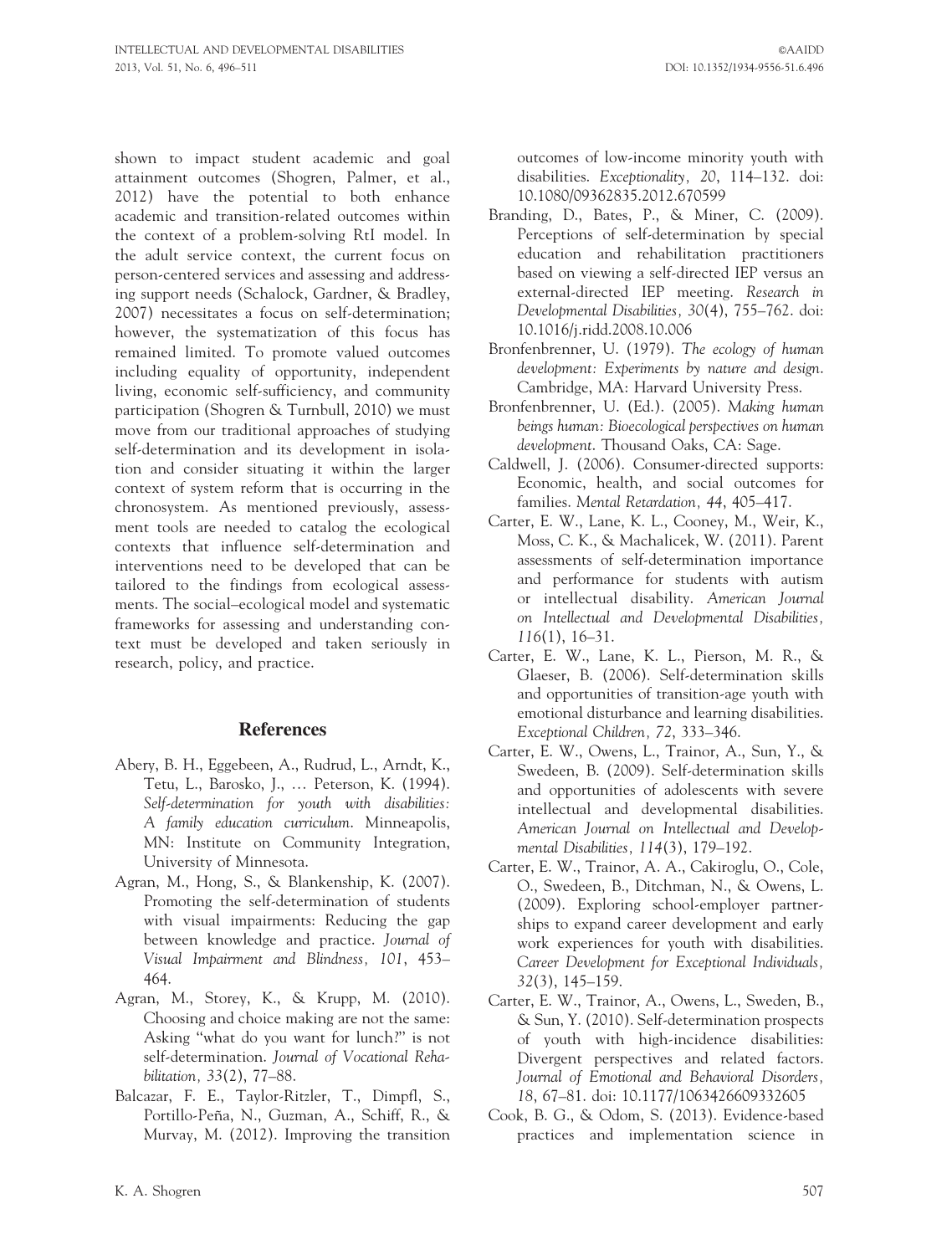special education. Exceptional Children, 79, 135–144.

- Dattilo, J., & Rusch, F. (2012). Teaching problem solving to promote self-determined leisure engagement. Therapeutic Recreation Journal, 46, 91–105.
- Eisenman, L. T., & Chamberlin, M. (2001). Implementing self-determination activities: Lessons from schools. Remedial and Special Education, 22, 138–147.
- Erwin, E. J., Brotherson, M. J., Palmer, S. B., Cook, C. C., Weigel, C. J., & Summers, J. A. (2009). How to promote self-determination for young children with disabilities: Evidence-based strategies for early childhood practitioners and families. Young Exceptional Children, 12(27– 37).
- Erwin, E. J., & Brown, F. (2000). Variables that contribute to self-determination in early childhood. The Association for Persons with Severe Handicaps Newsletter, 26, 8–10.
- Field, S., & Hoffman, A. (1999). The importance of family involvement for promoting selfdetermination in adolescents with autism and other developmental disabilities. Focus on Autism and Other Developmental Disabilities, 14(1), 36–41.
- Gilberts, G. H., Agran, M., Hughes, C., & Wehmeyer, M. L. (2001). The effects of peer delivered self-monitoring strategies on the participation of students with severe disabilities in general education classrooms. Journal of the Association for Persons with Severe Handicaps,  $26(1)$ ,  $25-36$ .
- Heller, T., & Caldwell, J. (2005). Impact of a consumer-directed family support program on reduced out-of-home institutional placement. Journal of Policy and Practice in Intellectual Disabilities, 2, 63–65.
- Hughes, C., & Carter, E. W. (2012). The new transition handbook. Baltimore, MD: Brookes.
- Hughes, C., Rung, L. L., Wehmeyer, M. L., Agran, M., Copeland, S. R., & Hwang, B. (2000). Self-prompted communication book use to increase social interaction among high school students. Journal of the Association for Persons with Severe Handicaps, 25(3), 153–166.
- Irvine, A., & Lupart, J. (2008). Into the workplace: Employers' perspectives of inclusion. Developmental Disability Bulletin, 36, 225–250.
- Leake, D., & Boone, R. (2007). Multicultural perspectives on self-determination from youth,

parent, and teacher focus groups. Career Development for Exceptional Individuals, 30, 104–115.

- Lee, S. H., Palmer, S. B., Turnbull, A. P., & Wehmeyer, M. L. (2006). A model for parentteacher collaboration to promote self-determination in young children with disabilities. Teaching Exceptional Children, 38, 36–41.
- Lee, S. H., Wehmeyer, M. L., Palmer, S. B., Soukup, J. H., & Little, T. D. (2008). Selfdetermination and access to the general education curriculum. The Journal of Special Education, 42(2), 91–107.
- Lee, Y., Wehmeyer, M. L., Palmer, S. B., Williams-Diehm, K., Davies, D. K., & Stock, S. E. (2012). Examining individual and instructionrelated predictors of the self-determination of students with disabilities: Multiple regression analyses. Remedial and Special Education, 33, 150–161. doi: 10.1177/0741932510392053
- Mason, C., Field, S., & Sawilowsky, S. (2004). Implementation of self-determination activities and student participation in IEPs. Exceptional Children, 70, 441–451.
- Meyer, L. H., Park, H., Grenot-Scheyer, M., Schwartz, I., & Harry, B. (1998). Participatory research: New approaches to the research to practice dilemma. Journal of the Association for Persons with Severe Handicaps, 23, 165–177.
- Noonan, P. M., Morningstar, M. E., & Erickson, A. G. (2008). Improving interagency collaboration: Effective strategies used by high-performing local districts and communities. Career Development for Exceptional Individuals, 31(3), 132–143.
- Nota, L., Ferrari, L., Soresi, S., & Wehmeyer, M. (2007). Self-determination, social abilities and the quality of life of people with intellectual disability. Journal of Intellectual Disability Research, 51, 850–865. doi: 10.1111/j.1365-2788. 2006.00939.x
- O'Keeffe, J., Larson, T., Alakeson, V., Sutkaitis, A., Bezanson, L., Applebaum, R., … Simon-Rusinowitz, L. (2009). Developing and implementing self-direction programs and policies: A handbook. Princeton, NJ: Robert Wood Johnson Foundation.
- Sailor, W. (2009). Making RtI work: How smart schools are reforming education through schoolwide response-to-intervention models. San Francisco, CA: Jossey-Bass.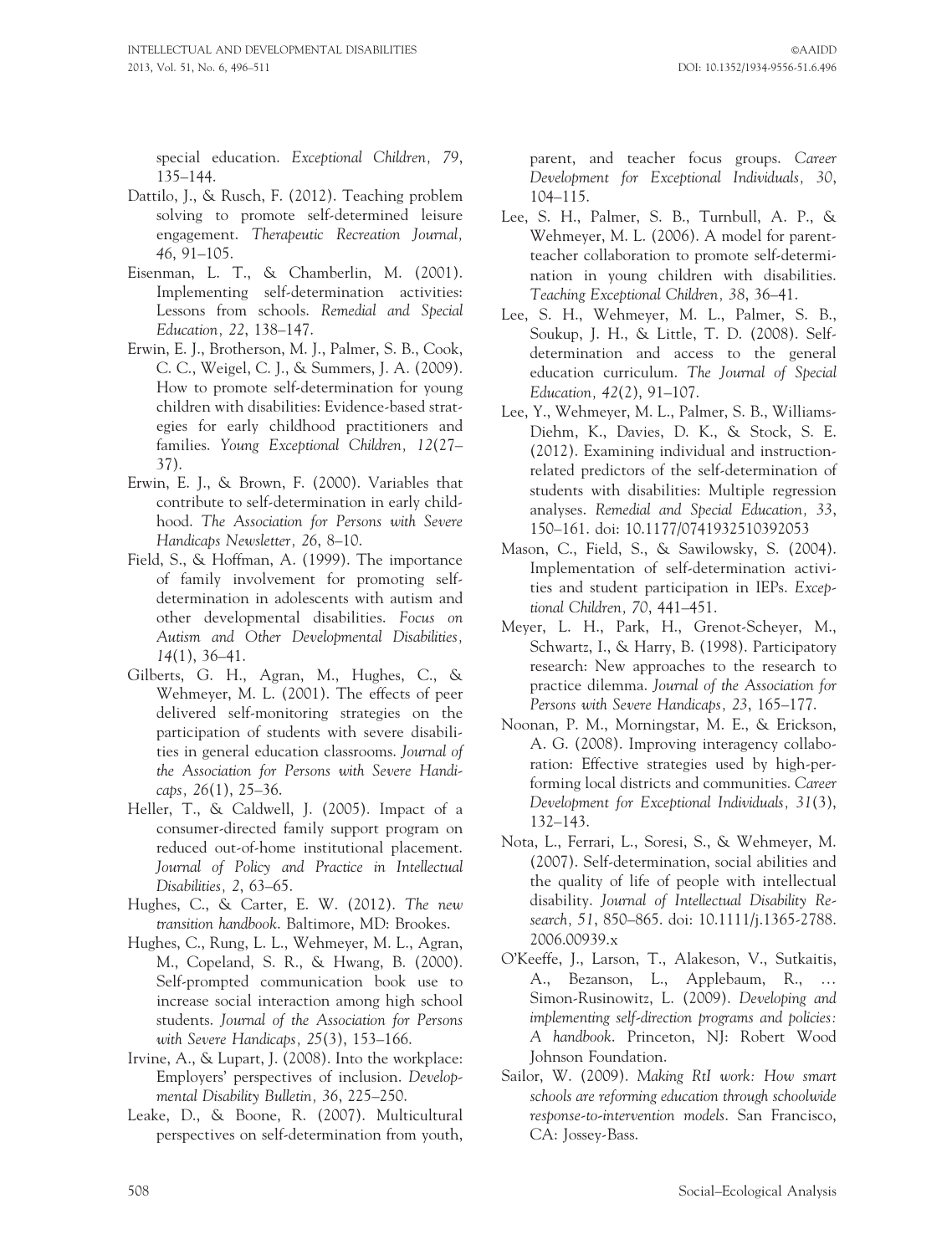- Sailor, W., Dunlop, G., Sugai, G., & Horner, R. (2009). Handbook of positive behavior support. New York, NY: Springer Publishing Co.
- Schalock, R. L., Borthwick-Duffy, S., Bradley, V., Buntix, W. H. E., Coulter, D. L., Craig, E. P. M., … Yeager, M. H. (2010). Intellectual disability: Definition, classification, and systems of support (11th ed.). Washington, DC: American Association on Intellectual and Developmental Disabilities.
- Schalock, R. L., Gardner, J. F., & Bradley, V. J. (2007). Quality of life for people with intellectual and other developmental disabilities: Applications across individuals, organizations, communities and systems. Washington, DC: American Association on Intellectual and Developmental Disabilities.
- Shogren, K. A. (2011). Culture and self-determination: A synthesis of the literature and directions for future research and practice. Career Development for Exceptional Individuals, 34, 115–127. doi: 10.1177/0885728811398271
- Shogren, K. A. (2012). Hispanic mothers' perceptions of self-determination. Research and Practice for Persons with Severe Disabilities, 37, 170– 184.
- Shogren, K. A., Bradley, V., Gomez, S. C., Yeager, M. H., Schalock, R. L., … Wehmeyer, M. L. (2009). Public policy and the enhancement of desired outcomes for persons with intellectual disability. Intellectual and Developmental Disabilities, 47(4), 307–319.
- Shogren, K. A., Kennedy, W., Dowsett, C., Garnier Villarreal, M., & Little, T. D. (in press). Exploring essential characteristics of self-determination for diverse students using data from NLTS2. Career Development and Transition for Exceptional Individuals.
- Shogren, K. A., Kennedy, W., Dowsett, C., & Little, T. D. (in press). Autonomy, psychological empowerment, and self-realization: Exploring data on self-determination from NLTS2. Exceptional Children.
- Shogren, K. A., Lopez, S. J., Wehmeyer, M. L., Little, T. D., & Pressgrove, C. L. (2006). The role of positive psychology constructs in predicting life satisfaction in adolescents with and without cognitive disabilities: An exploratory study. The Journal of Positive Psychology, 1, 37–52.
- Shogren, K. A., Luckasson, R., & Schalock, R. L. (in press). The definition of context and its

application in the field of intellectual disability. Journal of Policy and Practice in Intellectual Disabilities.

- Shogren, K. A., Palmer, S. B., Wehmeyer, M. L., Williams-Diehm, K., & Little, T. D. (2012). Effect of intervention with the Self-Determined Learning Model of Instruction on access and goal attainment. Remedial and Special Education, 33, 320–330. doi: 10.1177/ 0741932511410072
- Shogren, K. A., & Turnbull, A. P. (2006). Promoting self-determination in young children with disabilities: The critical role of families. Infants and Young Children, 19, 338– 352.
- Shogren, K. A., & Turnbull, H. R. (2010). Public policy and outcomes for persons with intellectual disability: Extending and expanding the public policy framework of the 11th edition of Intellectual Disability: Definition, classification, and systems of support. Intellectual and Developmental Disabilities, 48, 387–392.
- Shogren, K. A., Wehmeyer, M. L., Palmer, S. B., & Paek, Y. (in press). Exploring personal and school environment characteristics that predict self-determination. Exceptionality.
- Shogren, K. A., Wehmeyer, M. L., Palmer, S. B., Rifenbark, G. G., & Little, T. D. (in press). Relationships between self-determination and postschool outcomes for youth with disabilities. Journal of Special Education.
- Shogren, K. A., Wehmeyer, M. L., Palmer, S. B., Soukup, J. H., Little, T. D., Garner, N., & Lawrence, M. (2007). Examining individual and ecological predictors of the self-determination of students with disabilities. Exceptional Children, 73, 488–509.
- Siperstein, G. N., Pociask, S. E., & Collins, M. A. (2010). Sticks, stones, and stigma: A study of students' use of the derogatory term ''retard.'' Intellectual and Developmental Disabilities, 48(2), 126–134.
- Snell, M. E. (2003). Applying research to practice: The more pervasive problem? Research and Practice for Persons with Severe Disabilities, 28(3), 143–147.
- Stancliffe, R. J. (2001). Living with support in the community: Predictors of choice and selfdetermination. Mental Retardation and Developmental Disabilities Research Reviews, 7, 91–98. doi: 10.1002/mrdd.1013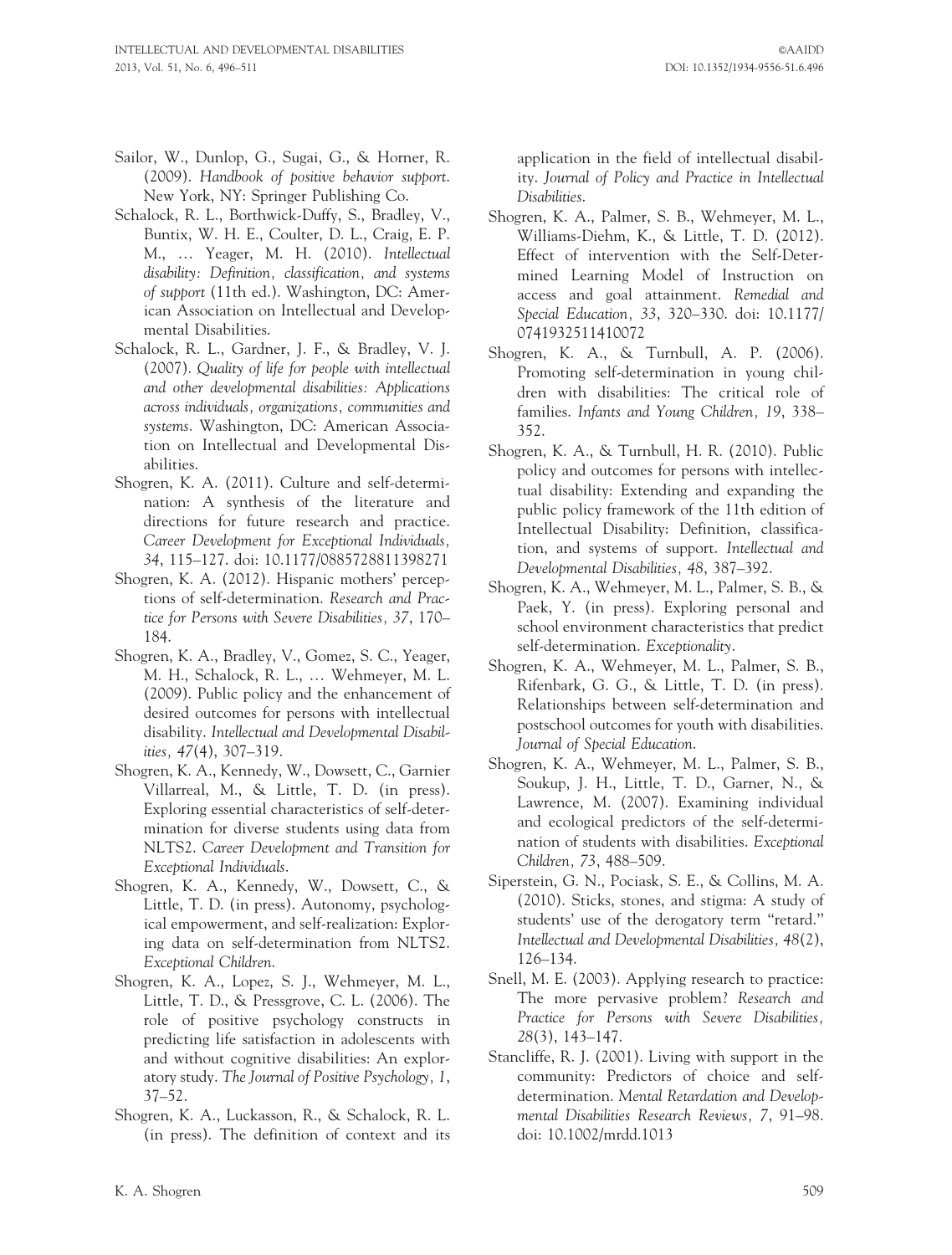- Stancliffe, R. J., Abery, B. H., & Smith, J. (2000). Personal control and the ecology of community living settings: Beyond living-unit size and type. American Journal on Mental Retardation, 105(6), 431–454.
- Stowe, M. J., & Turnbull, H. R. (2001). Tools for analyzing policy ''on the books'' and policy ''on the streets.'' Journal of Disability Policy Studies, 12(3), 206.
- Thoma, C. A., Baker, S. R., & Saddler, S. J. (2002). Self-determination in teacher education: A model to facilitate transition planning for students with disabilities [Special issue]. Remedial and Special Education, 23(2), 82–89. doi: 10.1177/074193250202300204
- Thompson, J. R., Bradley, V., Buntinx, W. H. E., Schalock, R. L., Shogren, K. A., Snell, M. E., … Yeager, M. H. (2009). Conceptualizing supports and the support needs of people with intellectual disability. Intellectual and Developmental Disabilities, 47(2), 135–146.
- Trainor, A. (2005). Self-determination perceptions and behaviors of diverse students with LD during the transition planning process. Journal of Learning Disabilities, 38, 233–248.
- Trainor, A., Lindstrom, L., Simon-Burroughs, M., Martin, J. E., & Sorrells, A. M. (2008). From marginalized to maximized opportunities for diverse youths with disabilities: A position paper of the Division on Career Development and Transition. Career Development for Exceptional Individuals, 31, 56–64.
- Turnbull, A. P., Turnbull, H. R., Erwin, E. E., Soodak, L. C., & Shogren, K. A. (2010). Families, professionals, and exceptionality: Positive outcomes through partnership and trust (6th ed.). Upper Saddle River, NJ: Merrill Prentice Hall.
- Walker, H. M., Calkins, C., Wehmeyer, M. L., Walker, L., Bacon, A., Palmer, S. B., … Johnson, D. R. (2011). A social-ecological approach to promote self-determination. Exceptionality, 19, 6–18. doi: 10.1080/09362835. 2011.537220
- Wehman, P. (2012). Life beyond the classroom: Transition strategies for young people with disabilities (5th ed.). Baltimore, MD: Paul H. Brookes Publishing Co.
- Wehmeyer, M. L., Abery, B. H., Zhang, D., Ward, K., Willis, D., Hossain, W. A., … Walker, H. M. (2011). Personal self-determination and moderating variables that impact efforts to

promote self-determination. Exceptionality, 19, 19–30. doi: 10.1080/09362835.2011.537225

- Wehmeyer, M. L., Agran, M., & Hughes, C. (2000). A national survey of teachers' promotion of selfdetermination and student-directed learning. Journal of Special Education, 34, 58–68.
- Wehmeyer, M. L., & Bolding, N. (1999). Selfdetermination across living and working environments: A matched-samples study of adults with mental retardation. Mental Retardation, 37(5), 353–363.
- Wehmeyer, M. L., & Bolding, N. (2001). Enhanced self-determination of adults with intellectual disability as an outcome of moving to community-based work or living environments. Journal of Intellectual Disability Research, 45(5), 371–383.
- Wehmeyer, M. L., Palmer, S. B., Agran, M., Mithaug, D. E., & Martin, J. E. (2000). Promoting causal agency: The Self-Determined Learning Model of Instruction. Exceptional Children, 66, 439–453.
- Wehmeyer, M. L., Palmer, S. B., Lee, Y., Williams-Diehm, K., & Shogren, K. (2011). A randomized-trial evaluation of the effect of Whose Future is it Anyway? on self-determination. Career Development for Exceptional Individuals, 34, 45–56. doi: 10.1177/0885728810383559
- Wehmeyer, M. L., Palmer, S. B., Shogren, K. A., Williams-Diehm, K., & Soukup, J. (2013). Establishing a causal relationship between interventions to promote self-determination and enhanced student self-determination. Journal of Special Education, 46, 195–210. doi: 10.1177/0022466910392377
- Wehmeyer, M. L., Shogren, K. A., Palmer, S. B., Williams-Diehm, K., Little, T. D., & Boulton, A. (2012). Impact of the Self-Determined Learning Model of Instruction on student self-determination: A randomized-trial placebo control group study. Exceptional Children, 78, 135–153.
- Wehmeyer, M. L., Shogren, K. A., Zager, D., Smith, T. E. C., & Simpson, R. (2010). Research-based principles and practices for educating students with autism: Self-determination and social interactions. Education and Training in Autism and Developmental Disabilities, 45, 475–486.
- World Health Organization. (2001). International classification of functioning, disability, and health. Geneva, Switzerland: Author.